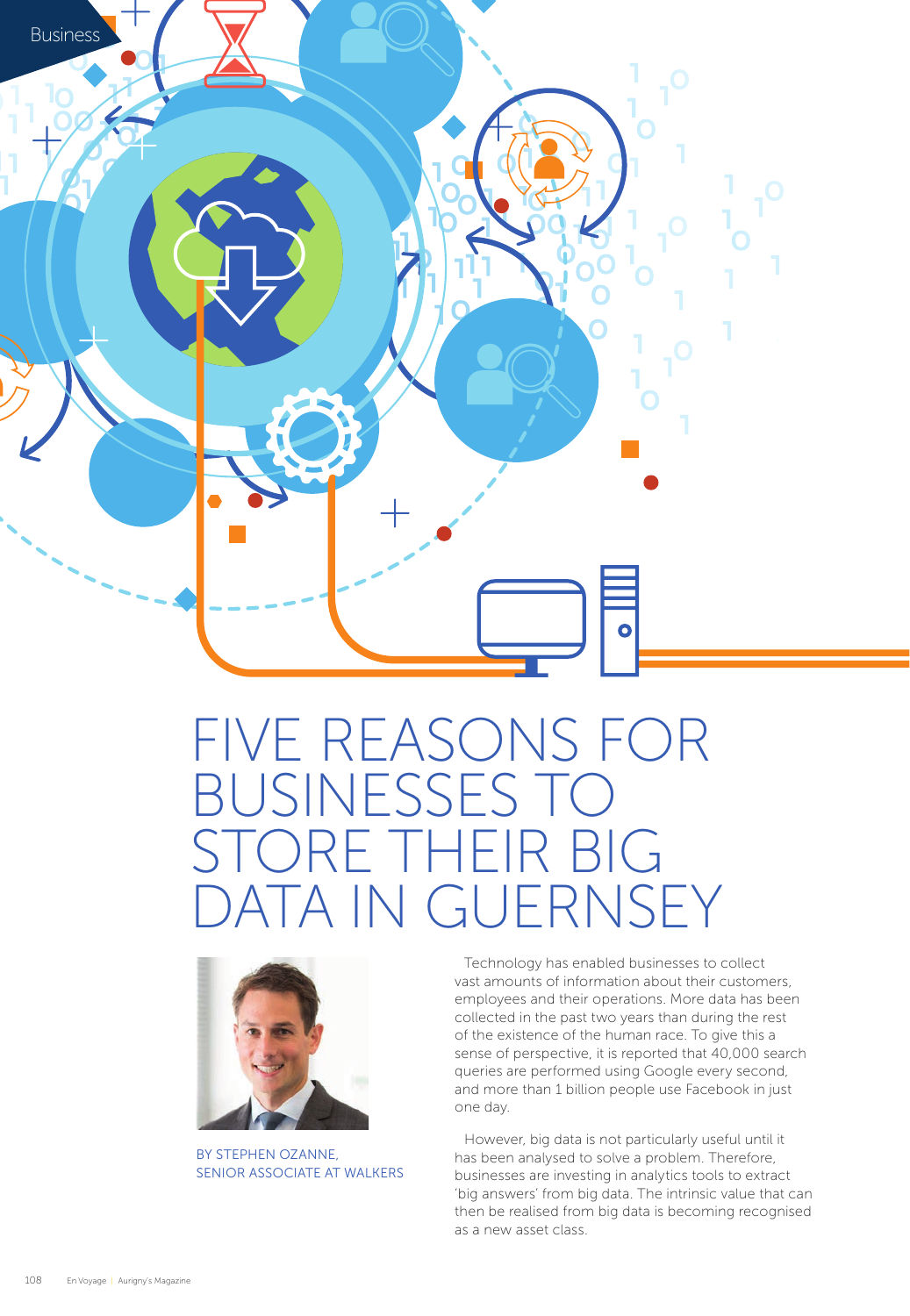As with any type of valuable asset, businesses should plan to protect their data, and in doing so identify where the best location is to store their data. It is easy to think that this issue solely concerns cyber security. However, the risks to data extend beyond hackers and IT failures, and you can only start to appreciate this once you consider data in the same way as you would any other asset. For business planners to create a safe environment in which to protect their data assets, here are my top five reasons why they should store their data in Guernsey.

#### INTERNATIONAL **CONNECTIVITY**

As an offshore finance centre, Guernsey is in an enviable and unique position as being an integral part of the trans-Europe and Atlantic fibre-optic network, which is one of the 1

backbones of the global internet. Guernsey's network regularly carries US to EU data traffic. The island's state-of-the-art international connections have enabled Guernsey to become a leader in e-Gaming, transmitting more e-Gaming data than any other jurisdiction. Therefore, Guernsey already has the infrastructure needed to receive and transmit very large amounts of data.

#### SECURE AND COMPLIANT **REGULATORY** ENVIRONMENT

Guernsey is an internationally recognised jurisdiction with thorough and pragmatic regulation. In particular, Guernsey is one of only 11 countries whose data protection regimes benefit from an adequacy decision of the EU Commission. Therefore, it is much easier to transfer personal data to and from EU member states and Guernsey than most other countries. Further, Guernsey is committed to introducing legislation that implements the EU's updated General Data Protection Regulation (GDPR) to maintain its adequacy status. 2

#### DATABASE RIGHTS PROTECTION

Database rights create a property right to protect against unauthorised use of the contents of a database. Few countries outside the EU have database rights (in particular, the US does not have database rights). Guernsey has introduced database rights legislation based on the EU model, but with one small, yet very significant, distinction. EU database rights can only be established if the data used to compile the database is pre-existing. However, in Guernsey a database right can also be established if the data is created by the author of the database. This difference is important for protecting databases of valuable results produced from analysing big data, since those results are likely to constitute newly created data, which might otherwise not be protected by database rights outside of Guernsey. 3



#### CORRECT BALANCE OF DATA PROTECTION AND DATA DISCLOSURE RULES

A so-called 'splinternet' is occurring as countries introduce

conflicting requirements for protecting and disclosing data. For example, some countries already have wide reaching powers to access or order disclosure of data. A prominent example is the US PRISM surveillance program, which caused controversy following the Edward Snowden leaks. Such powers are conflicting with other nation-states' domestic laws, including rights to privacy. These problems are exposed in the recent case of United States v. Microsoft Corp, which involved a warrant issued by the New York District Court for Microsoft to produce all emails and private information associated with an account hosted by Microsoft in the US and Ireland.

The warrant conflicted with principles of Irish law, and so Microsoft successfully appealed the decision. However, Microsoft was still required to disclose all data it held in the US, even if it related to a non-US person. This case underscores the importance of the location of data. In this respect, Guernsey as a location has the correct balance of internationally accepted anti-money laundering and countering terrorist financing laws as well as adequate data protection obligations. Therefore, for businesses operating across countries that have conflicting disclosure of data and data protection requirements, Guernsey can provide solutions in the same way that Guernsey provides solutions as a neutral intermediary jurisdiction in financial services.

### GEOGRAPHIC AND POLITICAL STABILITY 5

Data hosting requires a secure and reliable location to avoid environmental and political

risks. Consisting mainly of granite rock and well away from the edge of any tectonic plates, Guernsey has a stable geography. Further, whilst Guernsey is close to the United Kingdom and Europe, it is outside the EU and it has enjoyed stable independent self-governance since 1204 (so a very long time!). Accordingly, Guernsey has a very well established track record of providing the level of stability required for securely storing big data.